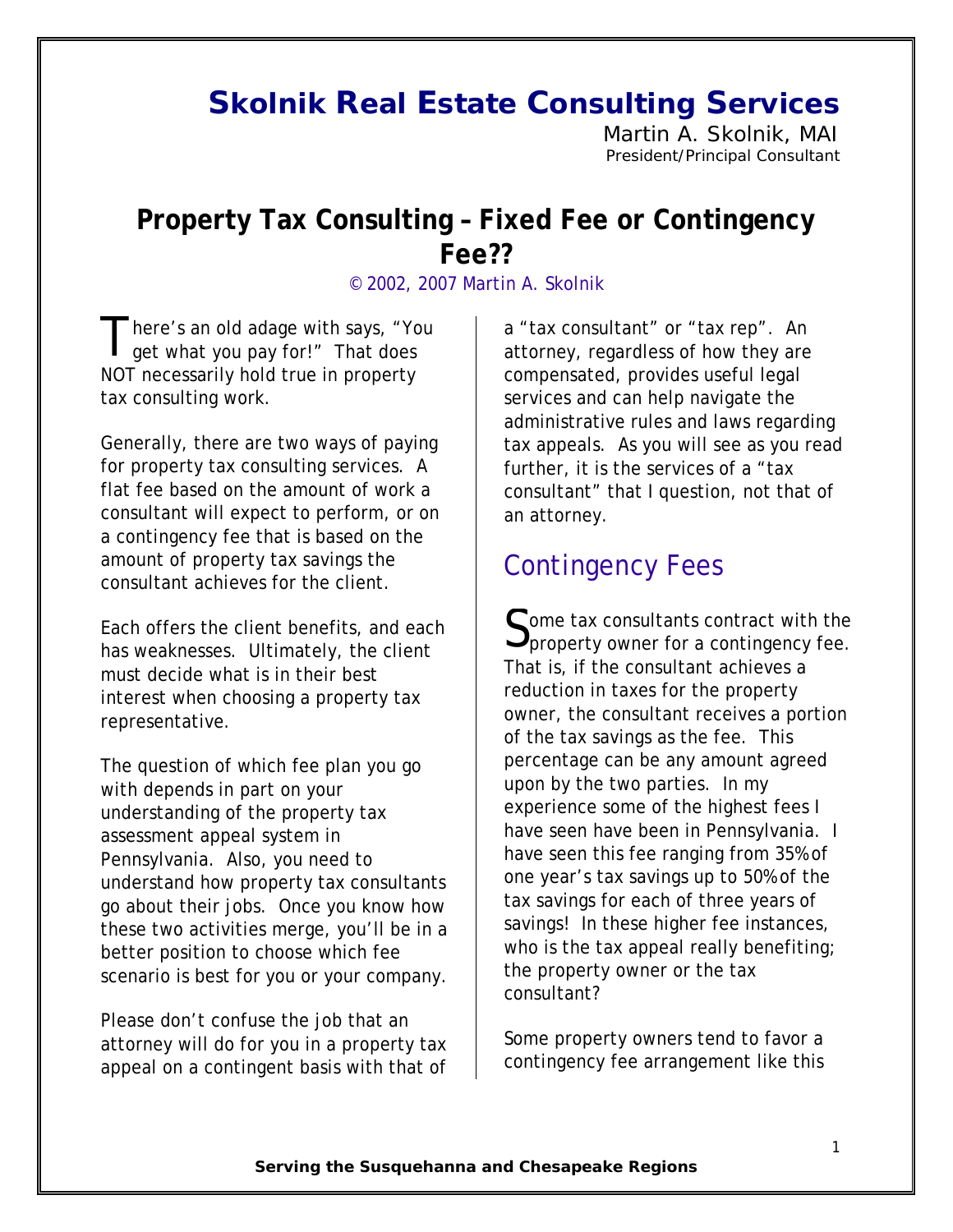since it seems to place the risk of achieving success on the tax consultant. If there is no success, there is no payment owed.

On the other hand, many owners and consultants do a flat fee or hourly fee arrangement whereby the consultant is paid based on the actual amount of work they perform for the client. The property owner benefits from a large assessment reduction, not the consultant.

Remember, most reputable, professional tax consultants and appraisers have a general idea of the merits of a potential case *in advance* of contacting the property owner. Most consultants and appraisers do this basic research in advance to determine for themselves the amount of risk-reward for a particular contingency fee assignment.

**P**roperty owners must realize that<br>professionals who are professionals who are licensed/certified real estate appraisers cannot, in many states, perform a real estate appraisal on a contingency fee basis. Nor can they contract with a property owner for a contingency fee and then *subcontract* the actual appraisal work to a third party. The Board that regulates appraisal licensing in these states can penalize, fine and even revoke the license of a certified appraiser working on a contingency fee basis.

Appraisers must take a flat fee for the appraisal (hourly or fixed fee amount). Just as an aside, if they are not licensed real estate appraisers, why would you want them appraising your property anyway?

To still gain the benefit of a large fee, some tax consulting firms charge contingency fees to the property owner/client, but then subcontract with local appraisers to have the appraiser write valuation reports on a flat fee basis. The flat fee appraiser then becomes the expert witness at the Appeals Board.

If the appraiser is the expert witness, what then is the function of the contingency fee consultant? *What do they do to earn the large contingency fees*?

The property owner must find out from the salesperson or marketer selling the service who exactly is going to write the appraisal and offer testimony to the Appeals Board.

# Property Tax Consultants

**P**roperty tax consultants offer their<br>services, for a fee, to assist the services, for a fee, to assist the property owner in its appeal of the assessment. This "service" varies from firm to firm, so the property owner must be aware of what services it is getting, from whom, and for how much.

There are several stages to an appeal:

- $\frac{1}{\sqrt{1}}$  Identification of a potential case
- $\overline{\phantom{a}}$  Appraisal
- $\ddot{\bullet}$  Filing of the appeal
- $\leftarrow$  Coordinating the appeal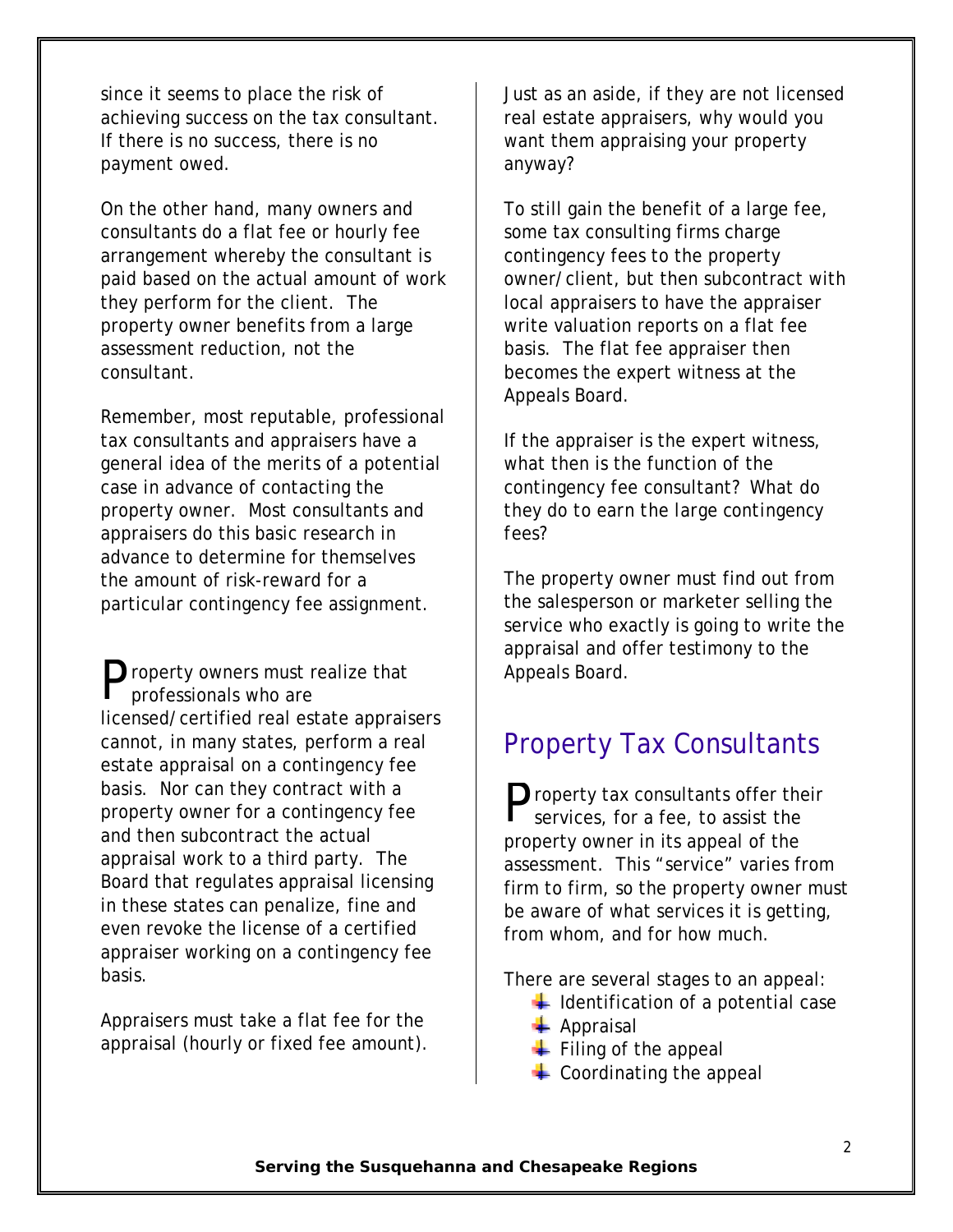$\leftarrow$  Appearance at the appeal  $\leftarrow$  Post-appeal analysis and considerations  $\leftarrow$  Appeal to Court if the administrative levels are

unsuccessful.

Most property tax consultants do all these tasks for the property owner. The primary difference among service providers is in the completion of the Appraisal. As mentioned, a consultant who is going to accept a contingency fee as compensation for their services cannot complete an appraisal or give expert testimony. An appraiser who knows that his/her compensation is based on a large reduction in taxes is motivated to provide a very low appraisal to persuade the Board of Appeals to grant the largest reduction.

So, what do property tax consultants do that are being paid on a contingency fee? They hire *outside* appraisers to complete the report for them. Then these outside appraisers are the expert witnesses in front of the Board.

This arrangement is perfectly legitimate. Except that the property owner rarely knows that this is happening. The Tax Consultant, in many instances, leads the property owner to believe that the Consultant's firm will be completing the appraisal. That, we believe is unethical and not a good client relations practice.

# Flat Fee vs. Contingent Fee **Comparisons**

s we have noted, a property tax consultant can be paid on either a fixed fee or on a method contingent upon the results of the appeal. If there is a successful appeal, the consultant gets paid. If not, the property owner is not out-of-pocket for these services. A

On the face of it, it might look like a better deal for the property owner to work out a contingency fee arrangement all the time. After all, if there aren't savings, there is no fee to be paid. This however, has several disadvantages, which cost the property owner *a lot* of money.

Let's go back a step to the first bullet point above, "Identification of a potential case". In most instances, the property owner is contacted by the tax consultant saying that there is a potential case. *How* does the consultant make this determination? By research of land records, experience with the appraisal of similar property types, and knowledge of the local assessment appeals system.

Regardless of whether the consultant will be paid on a fixed fee or contingent upon success, s/he does the homework necessary to weed out marginal or poor appeals cases. Taking a poor case to the Appeals Board is a good way to ruin ones professional reputation!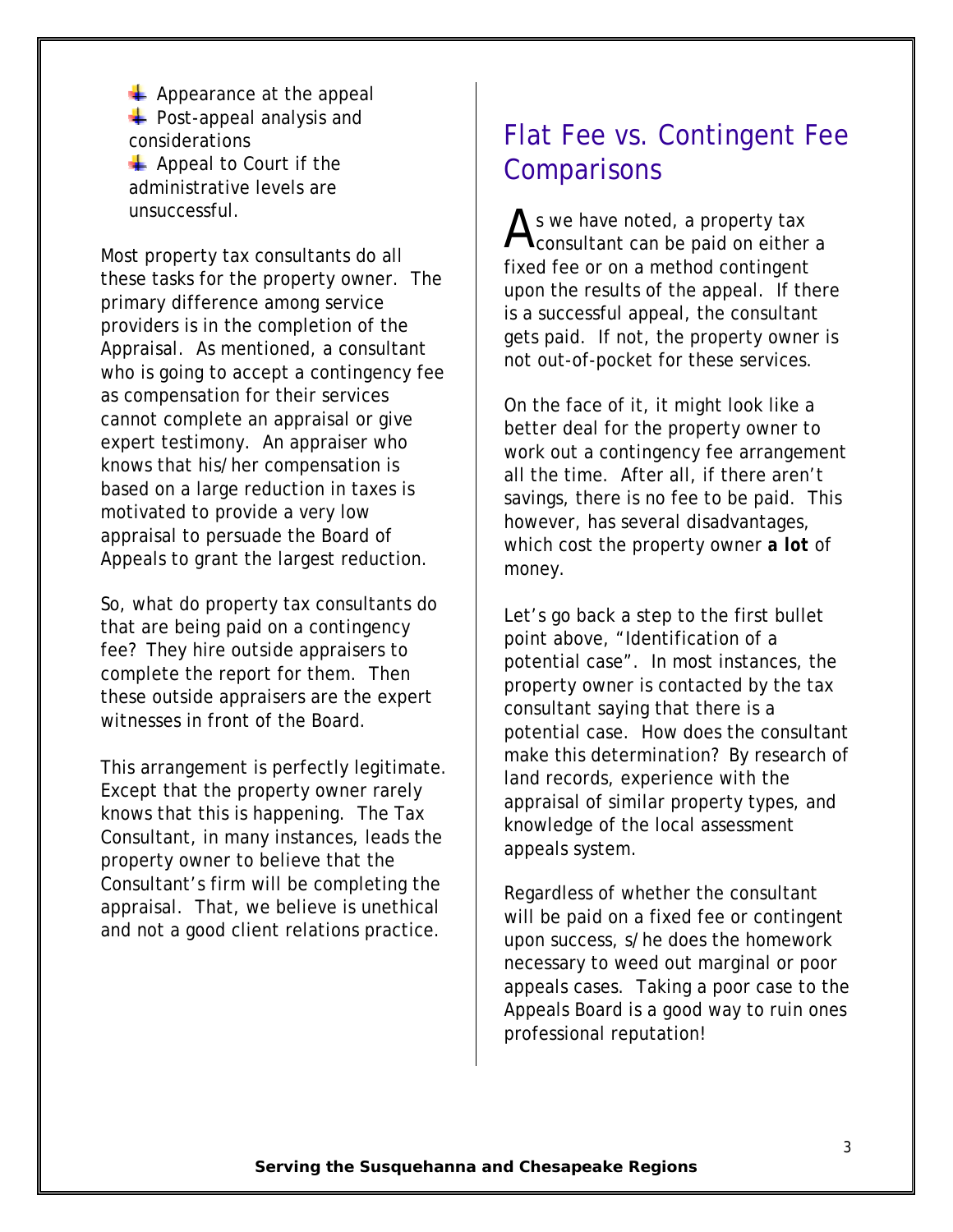*If the consultant did not think your property is a winnable case, you would not be getting contacted!*

So, what are the financial ramifications of flat fee vs. contingency fee? To the consultant, convincing a property owner to accept a fee contingent on success is usually a windfall. The consultant attempts to convince the property owner that he, the consultant is accepting all the risk of the appeal, so that his fees should be higher. In addition, many tax consultants will have the property owner sign two and three year contracts, so that contingent payments are made to the consultant for quite a while.

The chart below highlights the differences to the property owner and consultant based on a hypothetical situation:

| Assessment Before the<br>Appeal                           | \$2,000,000                   |
|-----------------------------------------------------------|-------------------------------|
| Assessment After the Appeal<br><b>Assessment Savings</b>  | \$1,400,000<br>\$.<br>600,000 |
|                                                           |                               |
| Local Millage Rate (tax rate)                             | \$20.00 per<br>1000           |
| One Year Tax Savings                                      | \$12,000                      |
| Consultants Percentage/Fee                                | 50%                           |
| 1 <sup>st</sup> year fee                                  | \$6,000                       |
| $2nd$ year fee                                            | \$6,000                       |
| 3 <sup>rd</sup> year fee                                  | \$6,000                       |
| <b>Total Consultant's Fee</b>                             | \$18,000                      |
| <b>Property Owner's Net 3</b><br><b>Years Tax Savings</b> | \$18,000                      |

Under a flat fee arrangement, the consultant is paid based on its expected time and expense in a project; much like a real estate appraiser, accountant, or doctor is paid. The chart below offers this example:

| Assessment Before the<br>Appeal                                                                                | \$2,000,000                        |
|----------------------------------------------------------------------------------------------------------------|------------------------------------|
| Assessment After the Appeal<br><b>Assessment Savings</b>                                                       | \$1,400,000<br>\$600,000           |
| Local Millage Rate (tax rate)                                                                                  | \$20.00 per<br>1000                |
| One Year Tax Savings                                                                                           | \$12,000                           |
| Consultants Percentage/Fee<br>1 <sup>st</sup> year fee<br>2 <sup>nd</sup> year fee<br>3 <sup>rd</sup> year fee | Flat Rate<br>\$7,500<br>\$0<br>\$0 |
| <b>Total Consultant's Fee</b>                                                                                  | \$7,500                            |
| <b>Property Owner's Net 3</b><br><b>Years Tax Savings</b>                                                      | \$28,500                           |

Of course, flat fees vary according to the difficulty of the property appraisal, complexity of the assignment and data availability.

The property owner has to ask: "How much money am I really saving? How much money is the consultant making versus the real risk of the appeal?" Whose money is it anyway, the property owner's or the consultant's?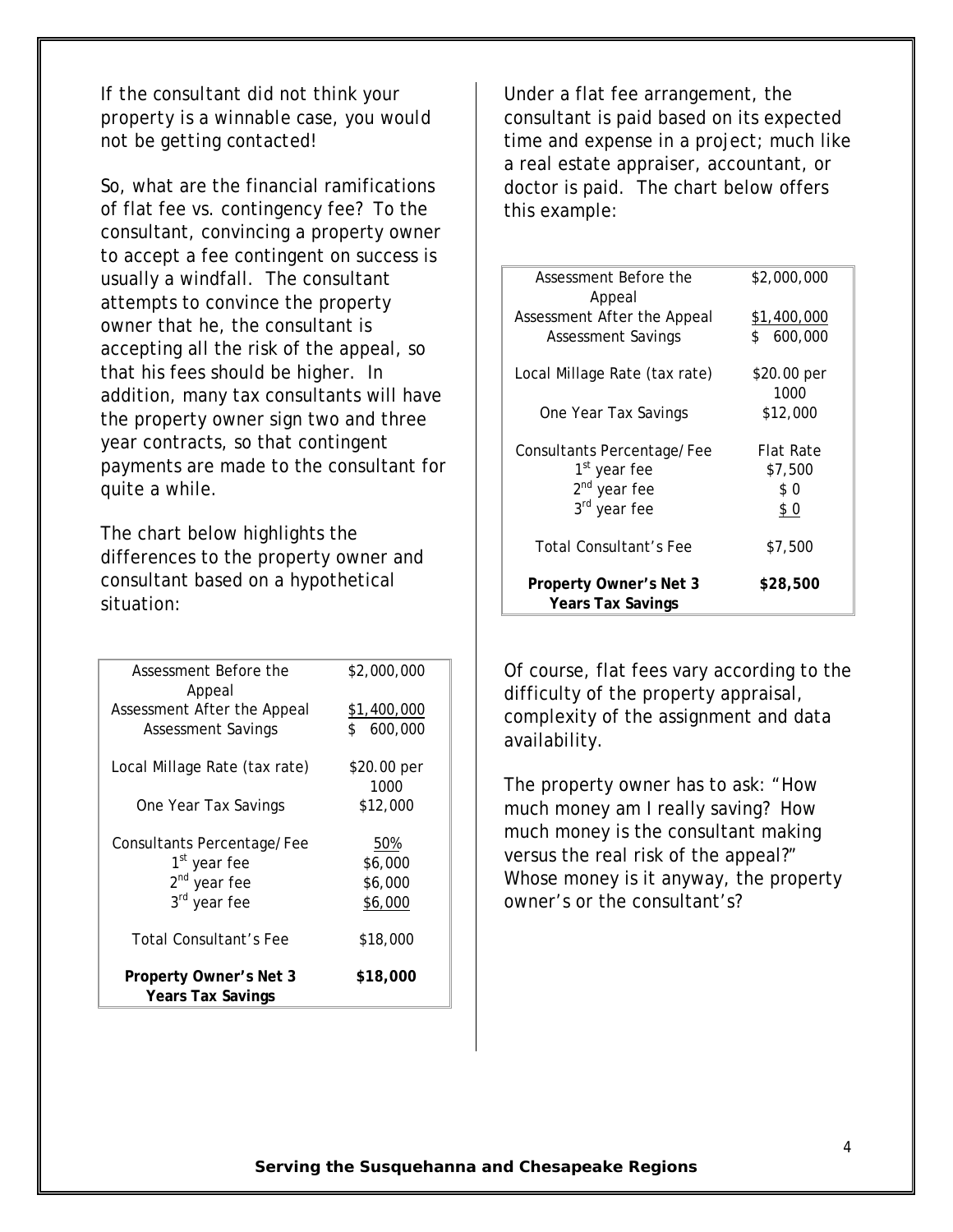### The Property Owner

he property owner needs to weigh the risk and reward relationship in any property tax consulting case. How much will they spend? How much risk of achieving results? The property owner has to remember *how* the consultant came to them in the first place – by research and understanding of property values. T

Ask the consultant how many cases they have actually lost – in which there has been NO reduction in property tax, at the Board level, at Court of Common Pleas, or in a settlement scenario. The true answer is very very few!

There are no guarantees in this business – only promises. Even contingent fee property tax appeals lose from time to time. However, the client needs to understand how much money is at stake and who is reaping the rewards of this service. Is it truly the property owner? Or is it the tax consultant?

# Other Considerations

Many of these consulting firms are<br>
Mprimarily focused on sales and primarily focused on *sales and contracts* and not the valuation or testimony in support of the appeal. They tend to charge a large contingency fee for coordinating the appeal service, not for performing the actual appraisal work since these appraisers cannot by law do the appraisals on a contingent basis. Some of these consulting firms are merely focused on writing contracts, not for providing any technical service.

# Questions the Property Owner Should Be Asking

 $\mathbf C$ o, what is a property owner to do to  $S<sub>protect</sub>$  him/herself from an unscrupulous property tax consulting firm? Here are several key steps:

 $\frac{1}{\sqrt{2}}$  Know the reputation of the firm you are dealing with. Are they knowledgeable about the local appeals process? Have they done significant work in this area? Do they have a good track record of successful appeals at the County Appeals Board and in Court?

 $\blacksquare$  Why has the consulting firm contacted you? Find out. Do they know something about the local real estate market that affects your underlying value? Do they truly know your property, or are you merely another listing on a "contact" sheet?

 $\frac{1}{\sqrt{2}}$  What are the terms of the service contract? Are they going to charge you as high as 50% of tax savings for each of three years? Or, is a 25% to 50% commission fee for one year sufficient to accept your engagement? Are you willing to pay a flat fee for the appraisal and representation and take the risk that there will be no savings? *Whose money is being saved anyway?* What special service is the consultant offering which entitles him/her to a three-year 50% contract? Does the concept of "spend a dollar to save a